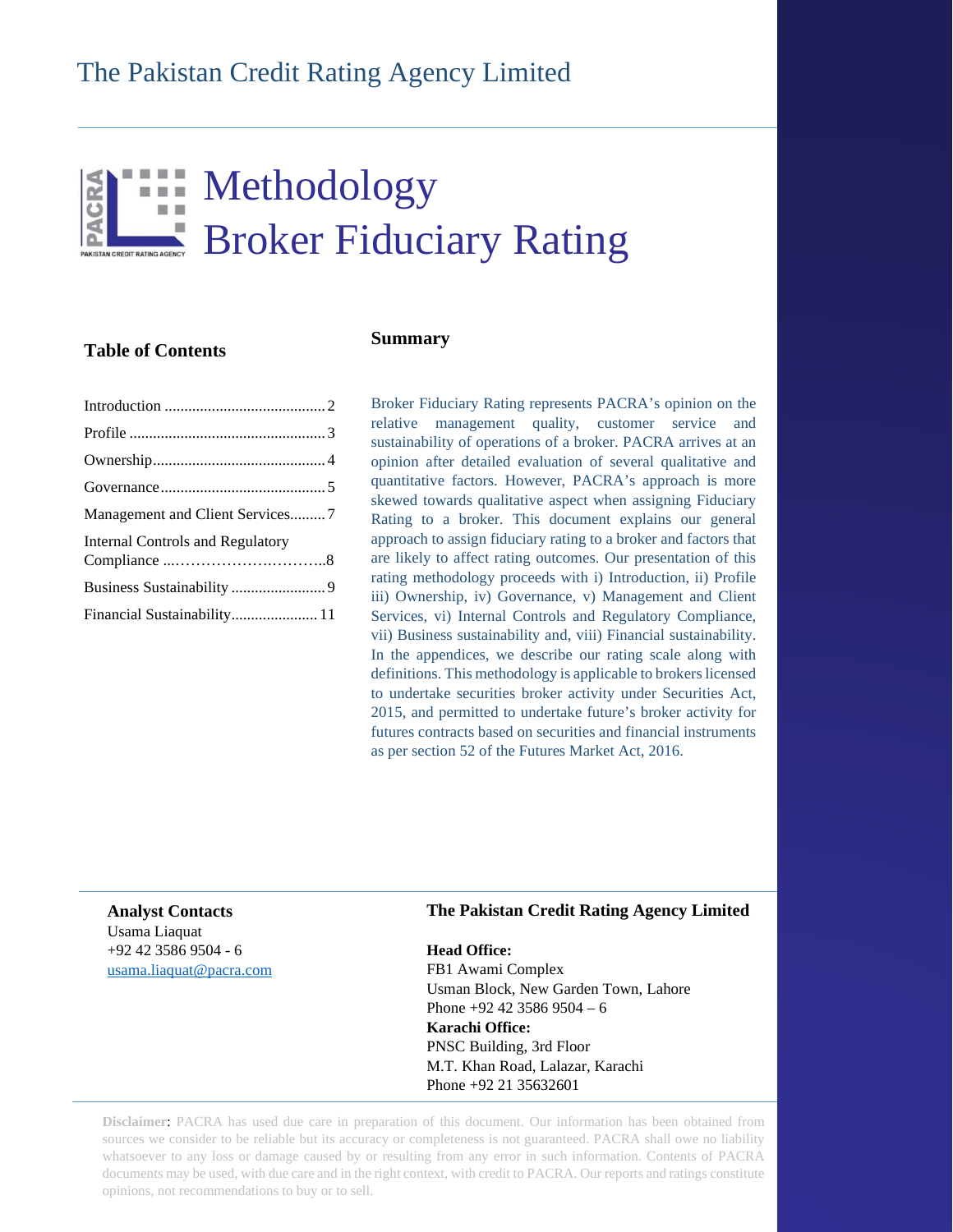



#### **INTRODUCTION 0. INTRODUCTION**

- <span id="page-1-0"></span>Scope
- Regulatory Landscape

**0.1 Scope - Broker Fiduciary Rating (BFR):** Securities Brokers (henceforth referred to as 'brokers' or 'brokerage firms') play a critical role in capital markets by facilitating trades for all categories of investors. Brokerage industry is characterized as very dynamic and volatile due to its direct dependency on the performance of capital markets. PACRA's Broker Fiduciary Rating aims to facilitate investors in differentiating between brokers on the basis of management quality, customer service and sustainability of operations.

0.1.1 An entity licensed under Securities Brokers (Licensing and Operations) Regulations, 2016, is permitted to provide brokering services (equity, fixed income, and commodity), provide and arrange leverage products (Margin Trading System, Margin Financing, short selling, and Securities Lending and Borrowing) and can also engage in advisory and underwriting. For underwriting, the broker needs to be registered with SECP as an underwriter in compliance with Underwriter Rules, 2015. Meanwhile, Brokers who are not engaged in proprietary trading may apply for license to undertake Investment Advisory Services only for managing discretionary or non-discretionary portfolios for both individual and institutional clients under NBFC Regulations, 2008.

0.1.2 This rating methodology document delineates factors incorporated in PACRA's rating opinion to enable investors, market participants and lenders in understanding the rating considerations. The envisaged broker rating is based on both qualitative and quantitative factors to reflect the relative management quality, services provided and sustainability of operations. These factors include, i) Profile, ii) Ownership, iii) Governance, iv) Management and Client Services, v) Internal Controls and Regulatory Compliance, vi) Business Sustainability and, vii) Financial Sustainability.

0.1.3 PACRA uses these key parameters to assess the quality of operations of a broker and the services offered by it. Each parameter is assessed individually. These are then aggregated to arrive at the final rating. Each factor has sub factors and assigned a weightage to come up with an opinion.

0.1.4 BFR has five rating categories from "BFR1" to "BFR5" with BFR1 being the highest. In addition, the scale will be appended with "+" and "++" signs to denote relative status within a category except for "BFR1" and "BFR5".

**0.2 Regulatory Landscape:** Brokers are regulated primarily by the Securities and Exchange Commission of Pakistan (SECP). The regulator has designed a comprehensive set of laws and regulations for brokers. Following are the key regulations applicable to the brokers: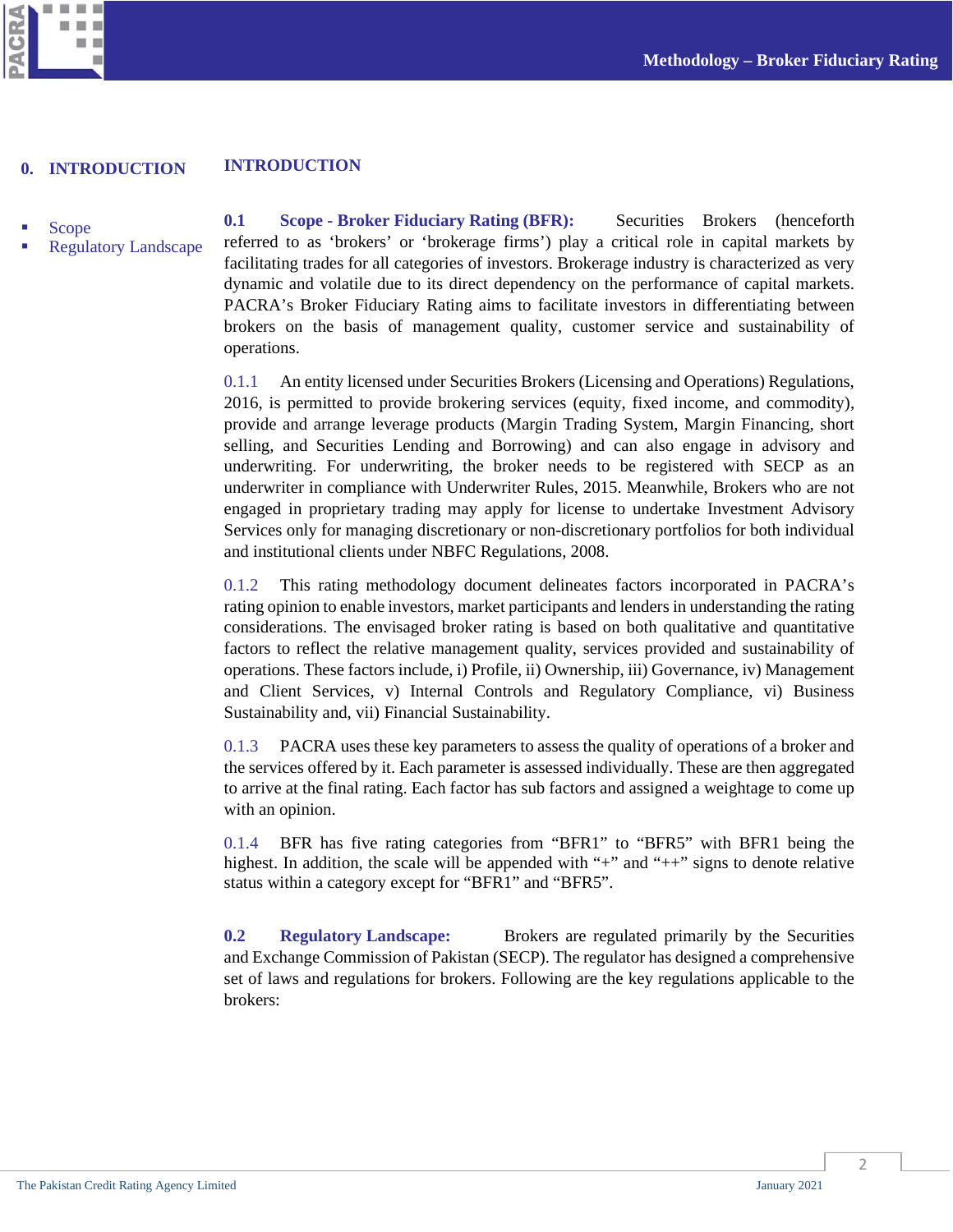

| <b>Securities Broker</b>                                                         | <b>Promulgated / Last Updated</b> |
|----------------------------------------------------------------------------------|-----------------------------------|
| <b>NCCPL</b> Regulations                                                         | <b>Updated December 2020</b>      |
| Securities Brokers Licensing Regulations, 2016                                   | <b>Updated November 2020</b>      |
| <b>PSX Rule Book</b>                                                             | <b>Updated September 2020</b>     |
| Public Offering Regulations, 2017                                                | <b>Updated September 2020</b>     |
| <b>CDC</b> Regulations                                                           | <b>Updated November 2019</b>      |
| Non-Banking Finance Companies (Establishment and<br><b>Regulation</b> ) Rules    | <b>Updated April 2019</b>         |
| Anti-Money Laundering and Countering Financing of<br>Terrorism Regulations, 2018 | <b>Updated January 2019</b>       |
| Securities and Future Advisors Regulations, 2017                                 | <b>Updated February 2018</b>      |
| <b>Research Analyst Regulations, 2015</b>                                        | <b>Updated August 2017</b>        |
| Securities and Exchange Commission of Pakistan Act,<br>1997                      | <b>Updated August 2016</b>        |
| <b>Futures Market Act, 2016</b>                                                  | April 2016                        |
| Joint Inspection Regulations, 2015                                               | October 2015                      |
| Securities Act, 2015                                                             | April 2015                        |
| <b>Underwriters Rules</b> , 2015                                                 | February 2015                     |
| Securities and Exchange Ordinance, 1969                                          | Updated 2012                      |
| Securities (Leveraged Markets and Pledging) Rules,<br>2011                       | February 2011                     |
| Commodity Exchange and Futures Contract Rules,<br>2005                           | May 2005                          |
| Central Depositories Act, 1997                                                   | April 1997                        |

#### <span id="page-2-0"></span>**1. PROFILE**

**PROFILE**

- Background
- **Operations**

**1.1 Background:** PACRA reviews the background of the broker to understand its evolution from where it started and where it currently stands. We analyze how and through what means the entity has achieved the desired expansion. The significant factor here for PACRA is to assess whether the entity has achieved the desired expansion through organic growth or acquisitions. PACRA looks at the progress of the entity over the years. This helps PACRA in determining the ability of the entity to successfully execute its strategy and stated plans. Meanwhile, the approach for desired growth is also critical.

**1.2 Operations:** The assessment of operations of an entity underlines the scope of various business activities undertaken by the broker and what stage the business is in. Understanding of operations helps PACRA to identify the types of business risks a broker could face together with its ability to safeguard existing businesses and gain new business.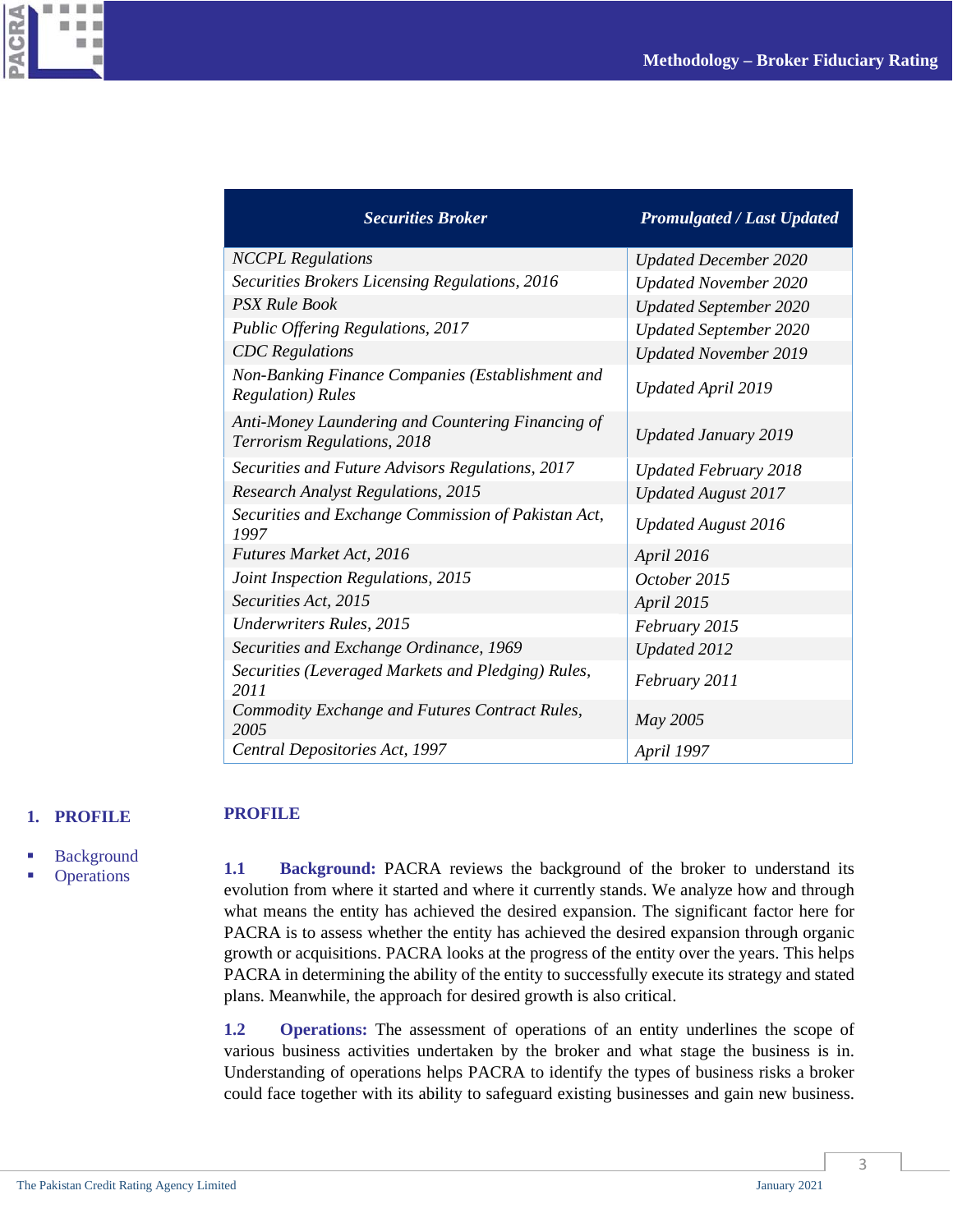ш CRA ш ш m  $\mathbf{m}$ ۰ m

> Here, PACRA reviews broker license obtained (Trading and Self Clearing, Trading and Clearing or Trading), broker's branch network, business model, and product offering. Size may be an important factor if it confers major advantages in terms of operating efficiency and competitive position.

#### <span id="page-3-0"></span>**2. OWNERSHIP OWNERSHIP**

- **Structure**
- **Stability**
- Business Acumen
- Financial Strength

**2.1 Structure:** The assessment of ownership begins by looking at the legal status of the entity. Legal status determines the level of expected stability of an entity. The level of perceived stability gradually increases from a sole proprietor to a listed entity. This is followed by an in-depth study of the shareholding mix in order to disentangle structure of ownership. Key factors that are considered for this purpose, inter-alia include, i) ownership structure, which includes whether individuals own the entity directly or indirectly, ii) foreign or local ownership, iii) is the entity part of a group or a standalone entity, and iv) whether the entity is owned by a single group or multiple groups through a combination of entities and individuals. All these deliberations are done to identify the man at the last mile. Secondly, analyzing ownership structure is also important as clarity on ownership generally lacks in a joint venture agreement. PACRA draws comfort from the institutional and/ or foreign ownership as the propensity of support (brand name, capital etc.) from key owner/s, as and when required, is an important credit driver.

*Complex shareholding/ownership structures: In cases where an entity has a complex ownership structure, there are unique challenges in evaluating the decision-making process, lines of hierarchy and financial obligations and liabilities. In analyzing these, the fundamental issue is to explore the underlying reason or motivation for the complexity of the structure.*

*Entities which are owned by private individuals and families: On the one hand, the concentration of shareholding might indicate that the majority shareholders have a strong vested interest in creating long-term value and closely monitoring management behavior. On the other hand, a potential concern in such cases is that the owners might rely heavily on returns from the entity as source of income or to fund other business activities, potentially undermining the financial stability of the entity.*

**2.2 Stability:** In order to analyze the stability of ownership, a key criterion for PACRA is existence and form of shareholding agreement. In case of multiple owners, a welldocumented shareholding agreement is considered to bring stability in the long run compared to verbal agreement. Another particularly important factor to be taken into account is succession planning. A very important part of our background analytical work is an attempt to assess whether, and under right of succession, an entity's future prospects would be supported, and by whom. Well defined shareholding agreement and succession plan also complements our criteria to identify the man at the last mile. However, an entity's dependence or over reliance on a single person (owner), especially in terms of decision making, can pose risks.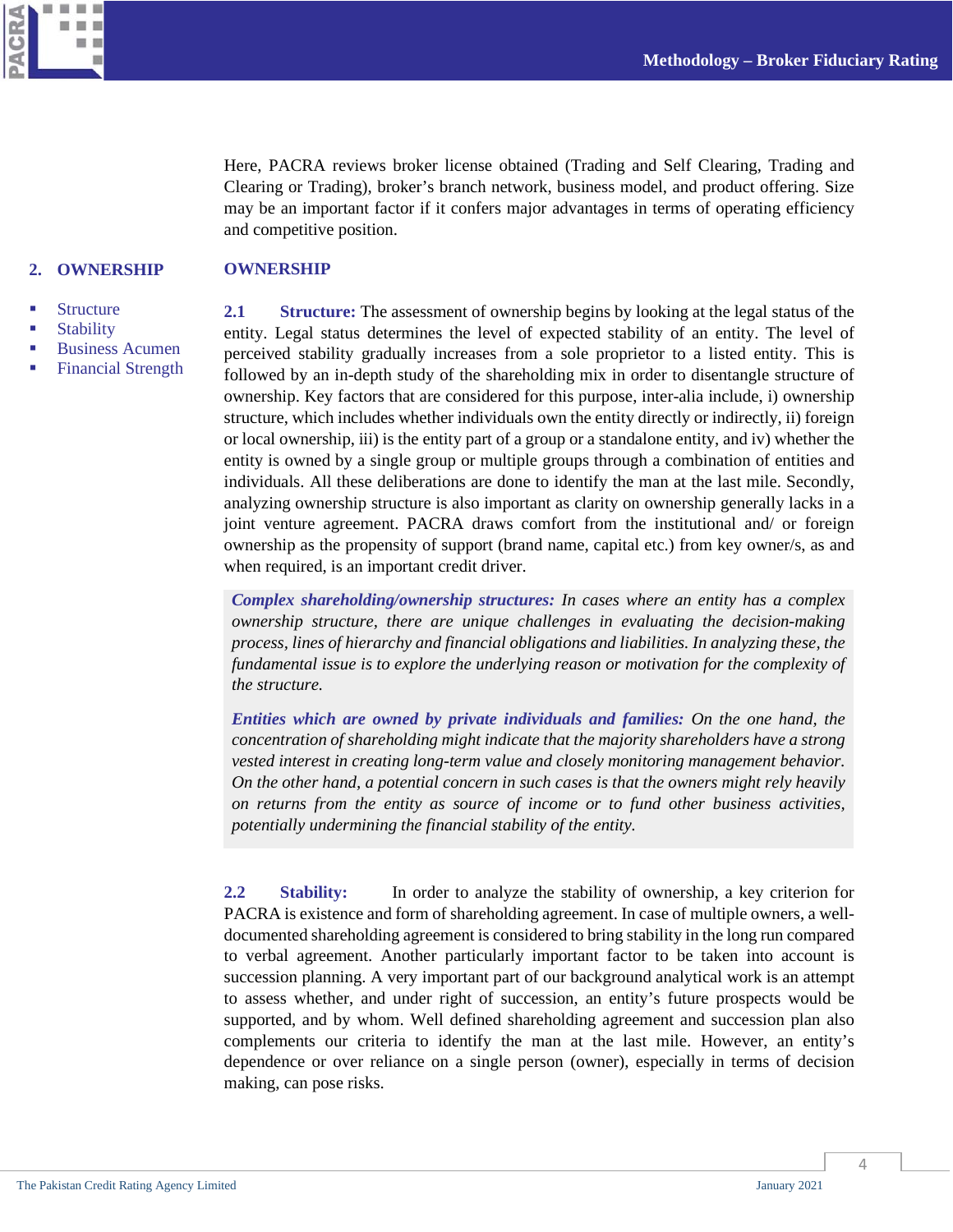

**2.3 Business Acumen:** Here PACRA gauges the owner's understanding of industry dynamics and business skills. Having a strong skill set is considered critical for the sustainable success of the entity through business cycles. PACRA analyzes the business acumen through two primary areas; i) Industry-specific working knowledge and ii) Strategic thinking capability. Meanwhile, a deep and applicable understanding of the financial system is critical in order to determine how a business achieves its goals and objectives. Meanwhile, entities backed by strong institutions and/or foreign institutions as strategic investors are expected to have strong institutional acumen and provide higher comfort. Moreover, the scope includes the assessment and understanding of the owner's thought process and decision making.

**2.4 Financial Strength:** Our methodology involves reviewing the owner's track record and support provided to the business in normal circumstance. The owner's prior trackrecord, commitment to the business along with the financial support extended to the venture in distressful times, is also considered. Thus, ongoing support is considered more likely in these cases. For entities, the most usual source of support is from the shareholders (institutional support), when a corporate parent has a financial sector subsidiary. However, for large financial institutions, external support from government / regulatory becomes more important. Here, PACRA gives due importance to, i) the behavior of the major shareholders to provide timely and comprehensive support in times of need in the past, ii) prospective view of key shareholders, incase such need arises, iii) other businesses of shareholders, and iv) the level of commitment of the major shareholder. In case of no explicit commitment, PACRA attempts to form a view on availability of likely support. The scope for other businesses of owners includes overall profiling of the key owner in the context of identifying financial resources they have, outside the entity.

#### <span id="page-4-0"></span>**GOVERNANCE 3. GOVERNANCE**

- Board Structure
- Members' Profile
- Board Effectiveness
- **Transparency**

**3.1 Board Structure:** This comprises assessment of board on various criteria including overall size, presence of independent members, association of board members with the entity, overall skill mix and board level committees. Size of the board may vary as per the scope and complexity of the business operations of the entity. Too small a board (2-3 members) is not considered good, similarly reaching a decision in an effective and efficient manner may not be possible in case of a larger (9 or more members) board. A healthy composition of board includes the presence of independent / non-executive members having limited relationship with the key owners of the entity. Meanwhile, same individual holding chairman and CEO positions is considered weak governance practice. The chairman is expected to have a non-executive role and, ideally, should be independent. The board's compliance to the code of Corporate Governance is also examined. Lastly, PACRA evaluates number of board committees, their structure, TORs, and how these committees are providing support to the board. The board with higher total number of members should have higher number of committees in place to achieve efficiency in performing role of the board. Meanwhile, all committees chaired by independent director is considered superior by PACRA. A well-structured board should be supported by three committees at least i.e. Audit committee, Human Resource & Remuneration Committee and Risk Management Committee as defined in the code of Corporate Governance and in line with best practices.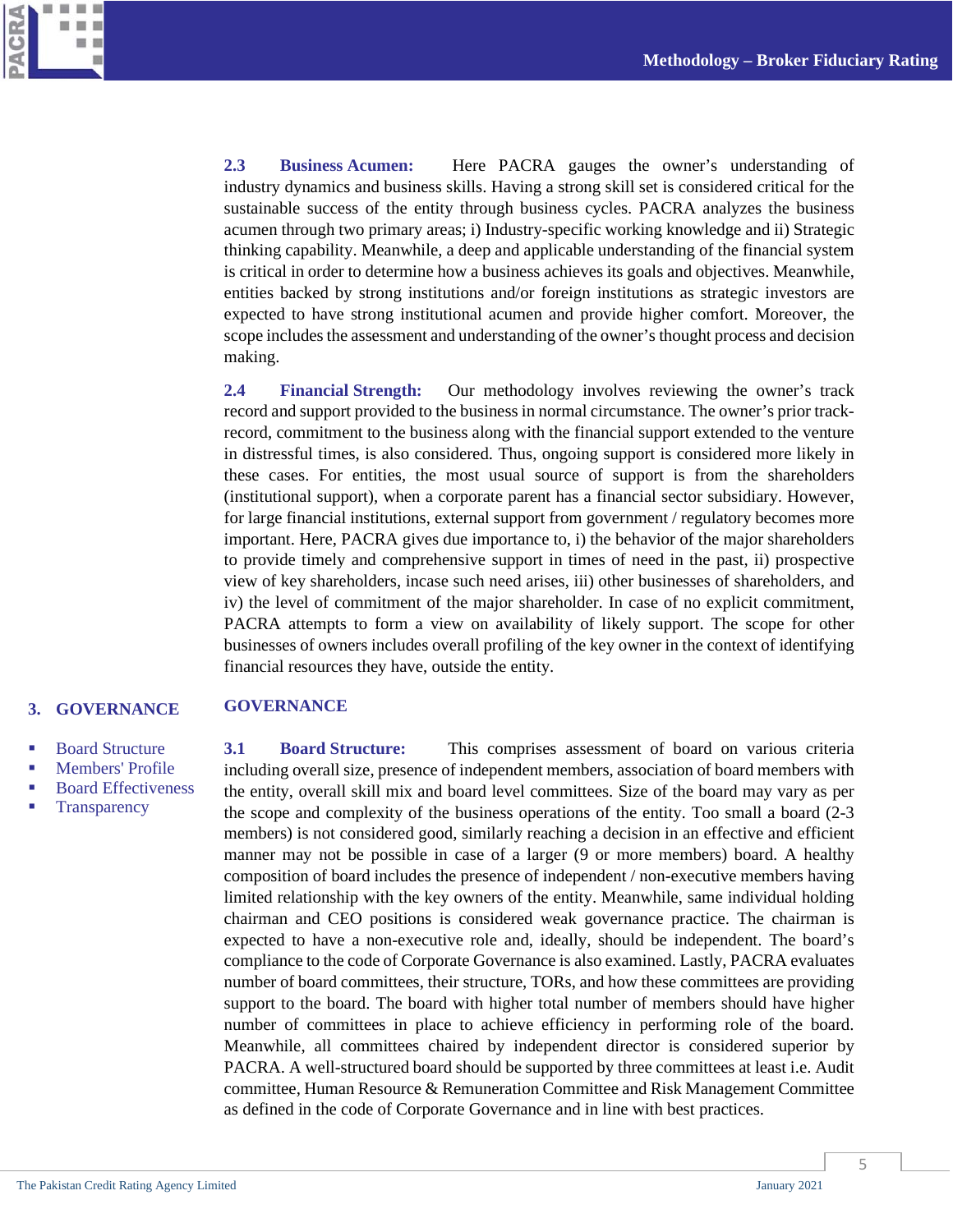

**3.2 Member's Profile:** PACRA collects information regarding profile and experience of each board member. This helps in forming an opinion about the quality and skill set of overall board. Moreover, diversification in terms of knowledge background and experience is considered positive. However, a fair number of board members should have related experience. Here, director's trainings conducted by the entity are considered good. This is expected to equip the board members in fulfilling their role in an effective manner.

**3.3 Board Effectiveness:** PACRA considers that the role of the board is to work with the management in steering the entity to its performance objectives and to provide critical and impartial oversight of management performance. Board members' attendance and participation in meetings is considered a measure to assess the effectiveness. Moreover, PACRA analyses the type and extent of information shared with the board members, and quality of discussions taking place at board and committee level. Effective oversight requires frequent sharing and detailed information than required by statue. Meanwhile, PACRA also reviews the number of board meetings held during the year with reference to the complexity of entity's operations and compliance to the minimum threshold of corporate governance code applicable to the entity. Number of board meetings should be justified with the number of issues/matters arising. Board members' attendance and participation in meetings is important and is gauged by viewing board meeting minutes.

**3.4 Transparency:** Quality of governance framework is also assessed by the procedures designed by the board to ensure transparent disclosures of information. The board may establish controls to ensure transparency through strengthening the role of audit committee, the quality of internal audit function, and quality of external audit. Adherence to the standard accounting practices and transparency in disclosures are critical attributes and the extent of the same are assessed while taking a view on the accounting quality of the broker. Specifically, PACRA considered audit function outsourced to big four audit firms superior compared to establishing an in-house function. PACRA applies same criteria when assessing the quality of external auditor, here QCR rated firms which are included in the State Bank of Pakistan's panel of auditors and/or have a satisfactory QCR rating, especially big four audit firms provide more comfort.

*Accounting Quality: PACRA reviews the quality of an entity's accounting policies as reflected in its notes to accounts, auditors' comments and other disclosures which are part of its financial statements. Adherence to accounting standards is assessed, particularly for unlisted concerns.* 

*Quality of disclosures: A well-established information system is required for adequate disclosures. The characteristics of quality information includes timeliness, disclosures beyond the minimum regulatory requirements to improve transparency and consistency of such disclosures.*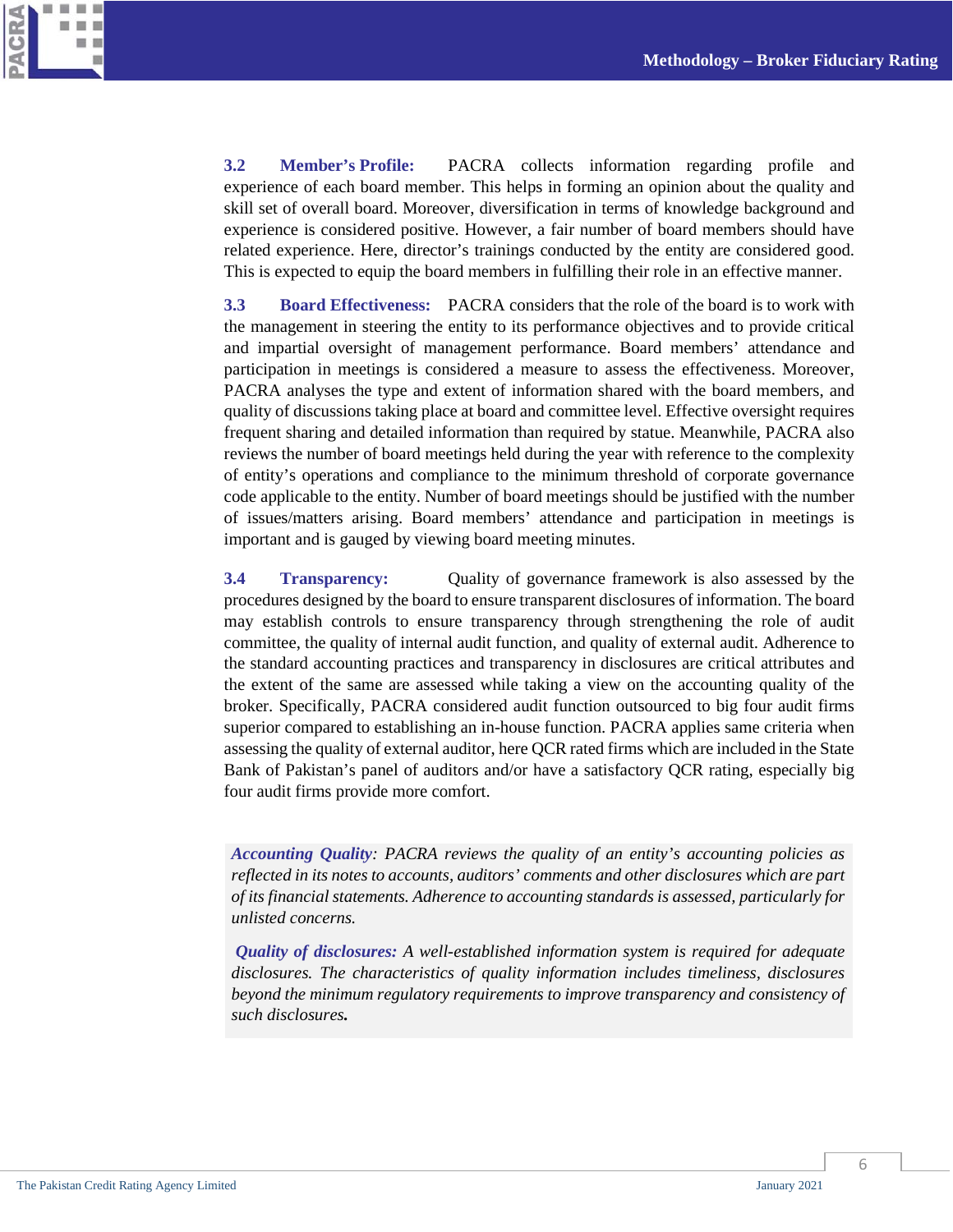

#### <span id="page-6-0"></span>**4. MANAGEMENT AND CLIENT SERVICES**

- **C**rganizational **Structure**
- Management Team
- Client Servicing
- Complaint Management
- Extent of Automation / Integration
- Continuity of **Operations**

#### **MANAGEMENT AND CLIENT SERVICES**

**4.1 Organization Structure:** PACRA's analysis of the organizational structure focuses on how the entity is organized keeping in view the scope of operations, segregation of various functions, client services, compliance with regulations, confidentiality and conflict of interest within departments as well as with the clients.

**4.2 Management Team:** Good quality management implies that the broker has effective systems and controls and a well-defined strategy to achieve the desired level of excellence. However, a radical departure in strategy, a shake-up in management, or an untested team can each herald sudden changes that increases the uncertainty about a broker. PACRA assesses the management quality in terms of the experience profile of key individuals, their tenure with the entity, dependence of the management team on one or more persons, coherence of the team and management's past track record. PACRA also analyses the broker's ability to attract and retain talent and frequency and quality of the training imparted to the employees. Membership of local and foreign associations provides comfort and contributes towards the enhancement of management quality.

*Key-man Risk: Key-man risk occurs when an entity is heavily reliant on an individual, or a limited number of individuals (one or two), who are accepted as the key holder(s) of important intellectual capital, knowledge or relationships. While this type of risk is more common in small to medium-sized entities, it can also exist in larger entities and is relatively challenging to benchmark and, hence, mitigate. PACRA attempts to identify the extent to which an entity is dependent on the expertise of such individual(s) and to ensure policies exist for succession/redundancy to limit the adverse impact of such a person unexpectedly leaving the entity.*

**4.3 Client Servicing**: The standard practices followed by the broker in servicing clients are evaluated. This helps assess the adequacy of these practices and the quality of services provided to the clients. Nature of value-added services provided (such as research/news updates and investor education programs, app, sms service etc.), dissemination of trading policies and procedures to clients, order recording and trade confirmation process, periodic reporting to clients and segregation of client money and assets from broker as well as from other clients are among the key parameters that PACRA evaluates.

**4.4 Complaint Management:** Nature and number of complaints received is an important indicator to measure the quality of services provided and resultant client satisfaction. PACRA also analyses the complaint management system in place and number of complaints received and pending against the broker. Response time, timeline of resolution of complaints and integration of complaints management system with internal control system is critical to PACRA's assessment.

**4.5 Extent of Automation / Integration:** For the broker to be able to service clients effectively and efficiently, the systems' backbone needs to be robust. The systems deployed need to be capable of capturing, processing and reporting all transactions of clients with a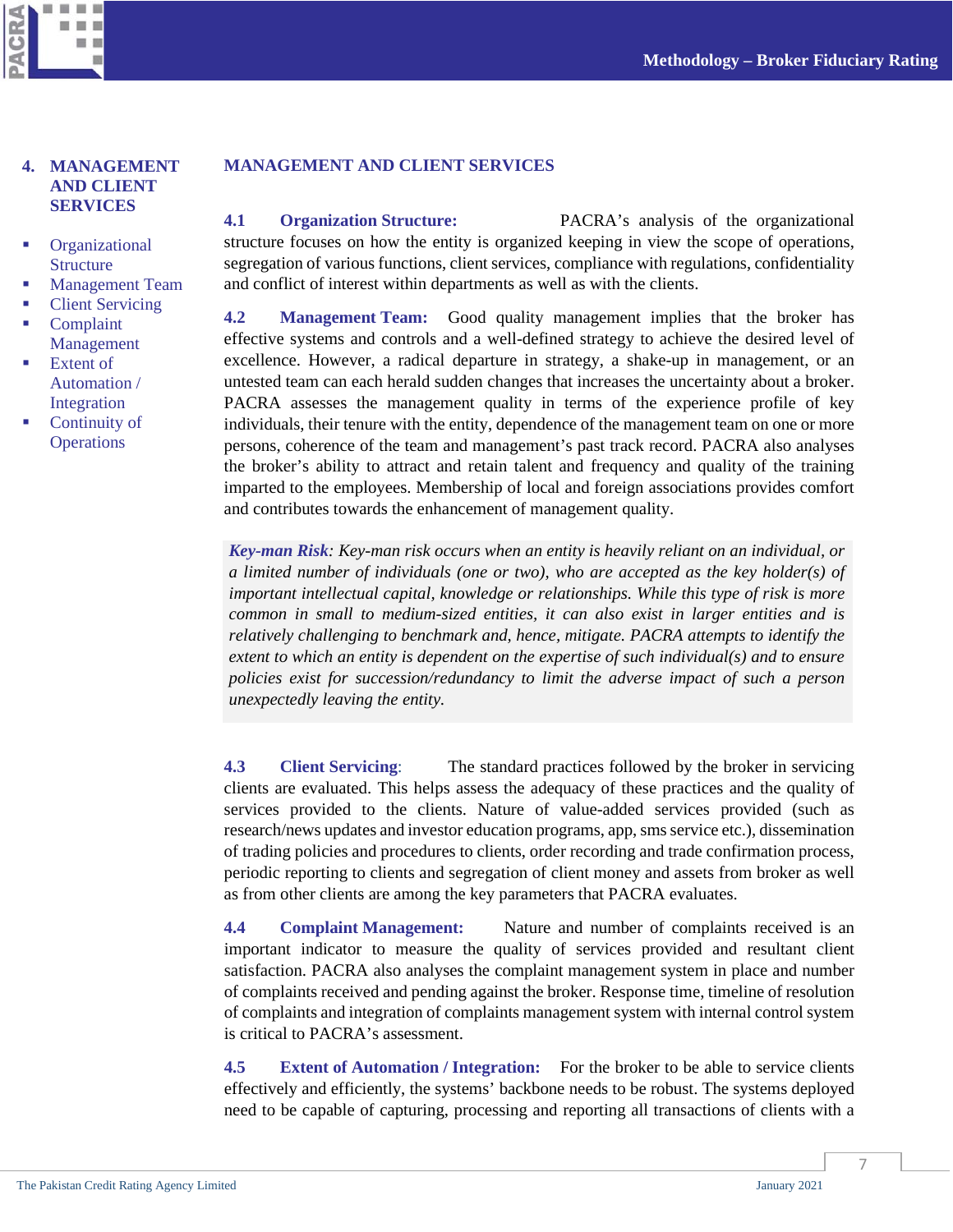

zero or near-zero error rate. PACRA's evaluation of the infrastructure framework consists of an assessment of the infrastructure deployed, the extent of automation and integration, type and number of errors encountered, access policies to the computer systems and data, and the quality of reports generated by the MIS.

**4.6 Continuity of Operations:** PACRA also analyses the adequacy of infrastructure in place along with strong connectivity with the exchange. The communication network and available channels, frequency of connection failure and time taken to restore the connection, database maintenance are also looked at. Similarly, disaster recovery and business continuity plan and system to provide strong back up are considered. While broker's existing IT systems may be adequate for current scale of business, PACRA also evaluates the broker's focus on continuous improvement and ability to scale up its IT systems in line with the business growth. Rapid growth may introduce other challenges, such as operational strains and back-office staff or system strain. This is carefully analyzed to form an opinion.

## <span id="page-7-0"></span>**5. INTERNAL CONTROLS AND REGULATORY COMPLIANCE**

- Risk Management Framework
- Credit Risk Management
- Market Risk Management
- Liquidity Risk Management
- Operational Risk Management
- Regulatory **Compliance**

#### **INTERNAL CONTROLS AND REGULATORY COMPLIANCE**

**5.1 Risk Management Framework:** PACRA assesses the robustness of the overall risk management framework to determine how various risks are identified, monitored and mitigated across the brokerage firm. PACRA's assessment of risk controls considers the breadth and sophistication of risk management framework relative to the risk profile of the entity and types of MIS reports generated. The efficacy of the framework is accessed by reviewing the risk management committee's involvement in reviewing risk appetite, policies and controls put in place. The efficiency of controls and effectiveness of the internal audit function within a brokerage firm is instrumental in mitigating risks arising from operational failures. The risk analysis includes assessment of overall risk control framework, integration with the front-office, risk monitoring and measurement, compliance and whether the entity's incentive structure discourages excess risk-taking and promotes an alignment of interests with clients' objectives. From the rating perspective, it is of prime importance for a brokerage firm to maintain a separate risk management team, independent of the business acquisition. Meanwhile, standardized, system driven, policy-based risk management procedures are considered precursor of strong risk management function. PACRA evaluates the adequacy of broker's risk management function on the following parameters such as credit, market, liquidity and operational risks.

5.1.1 **Credit Risk Management:** Credit risk emanates from the inability of clients to pay for the securities purchased on their behalf. PACRA analyses the mechanism put in place by the broker to minimize credit risk. This includes procedures related to client acceptance and assessment of credit worthiness of clients, know your customer / client due diligence policy, assignment and adherence to trading limits, margin policies including mechanism of margin calls, reports generated and frequency thereof to monitor clients' exposures.

5.1.2 **Market Risk Management:** Market risk arises primarily from adverse movements in investment values. In certain investments, the interplay of credit risk and market risk aggravates the overall quantum of risk exposure. Management's policy as to the proprietary book plays a vital role in the overall assessment of the broker's market risk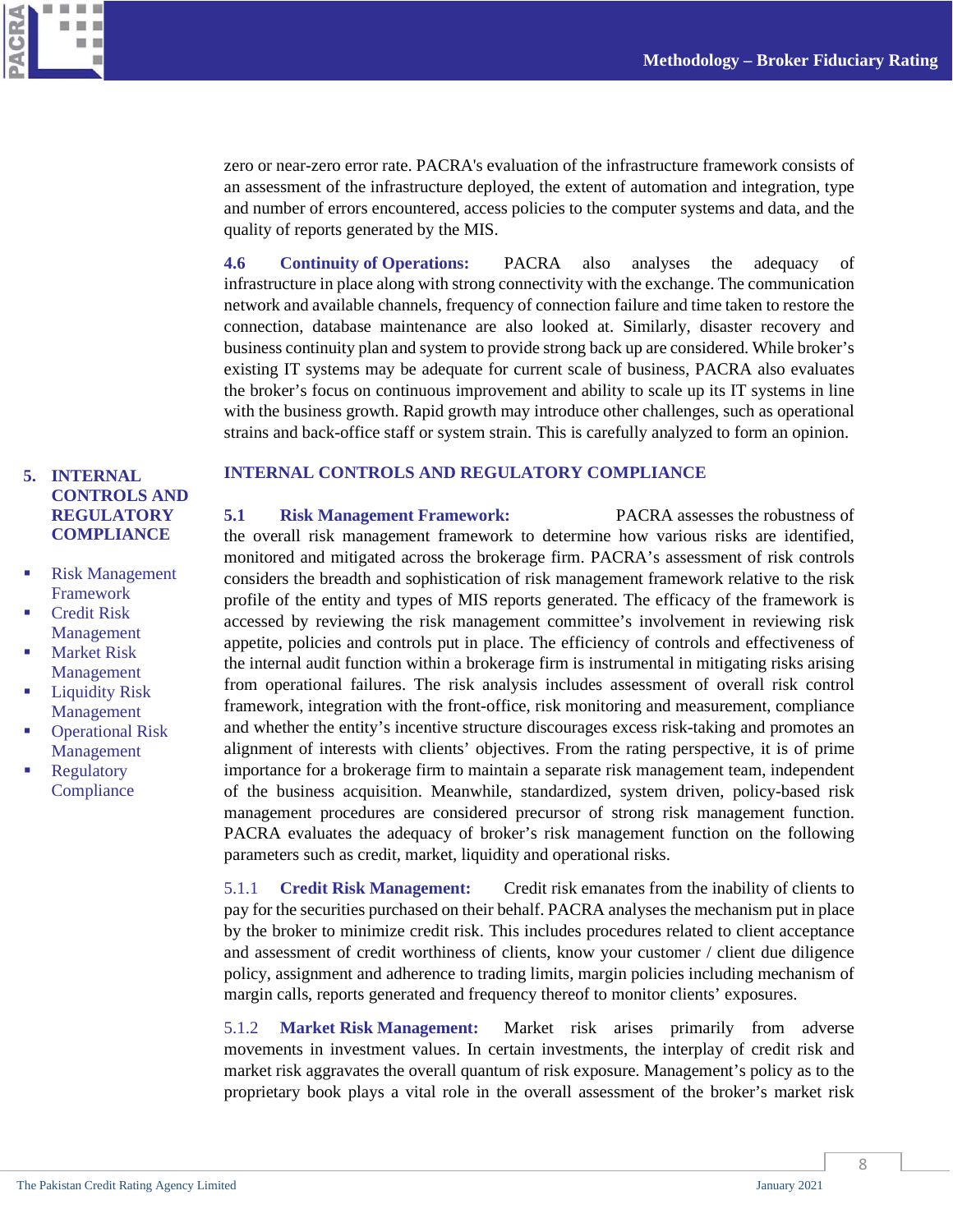appetite and its ability to manage conflict of interest. Therefore, it is important to assess the measures used to mitigate market risks. Moreover, PACRA assesses mechanism of margin trading system. The margin management system should be able to calculate margin calls, handle margin disputes, and provide daily reporting on initial and variation margin.

5.1.3 **Liquidity Risk Management:** Liquidity risk occurs due to insufficient funds to meet obligations when they fall due. PACRA analyses liquid investments against the entity's funding base and the broker's ability to raise timely and cost-effective funds from external sources. Funding and liquidity are relevant because inadequacies in these two areas often lead to broker failures as a result of asset/liability mismatches or asset illiquidity. Brokers with a well-defined policy approved by the board and considers maintaining of adequate liquidity with identified risk mitigation and limits are considered superior. Herein, PACRA also reviews broker's approach towards brokers funding their proprietary book. Proprietary investments through raising short term funding is consider risky regardless of the positive spread over funding cost.

5.1.4 **Operational Risk Management:** Operational risk is the risk of loss resulting from inadequate or failed internal processes, systems issues and outages. This could potentially lead to a loss of franchise value, unauthorized trading, misappropriation of the clients' money, breach of clients' confidentiality, fraud in trading or in back office functions and easily accessed computer systems. An analysis of the entity's policies and procedures and update frequency helps to determine the viability of the operational control environment against unanticipated errors and failures.

**5.2 Regulatory Compliance:** Regulatory compliance is crucial in the brokerage industry due to the stringent implementation of rules by the regulators and the possibility of suspension of operations if rules are breached. PACRA assesses the internal control measures adopted to ensure legal and regulatory compliance. An objective assessment of the attitude of management towards legal compliance, systems set in place to ensure compliance and independence of the compliance function provide assurance that the broker's service continuity will not be affected due to potential regulatory breaches. Compliance levels are examined in detail, especially with regards to the internal audit, system audit and CDC audit. Correspondence with the SECP, PSX, CDC and NCCPL is evaluated along with any regulatory matters outstanding or actions taken by the regulators. Any litigation pending against the broker is also considered.

## <span id="page-8-0"></span>**6. BUSINESS SUSTAINABILITY**

- **Operating** Environment
- Performance
- Strategy

#### **BUSINESS SUSTAINABILITY**

**6.1 Operating Environment:** Business risk is the possibility that a broker will have lower than anticipated profits or experience a loss. It impairs the broker's ability to provide its investors and stakeholders with adequate returns and could hamper its operations. The broker's business strengths and financial soundness are assessed to ascertain the sustainability of its operations.

6.1.1 Industry Risk: While analyzing brokerage industry, PACRA evaluates GDP growth, performance of important sectors in the economy, capital markets performance, trading volumes, and regulatory environment. An important part of industry analysis is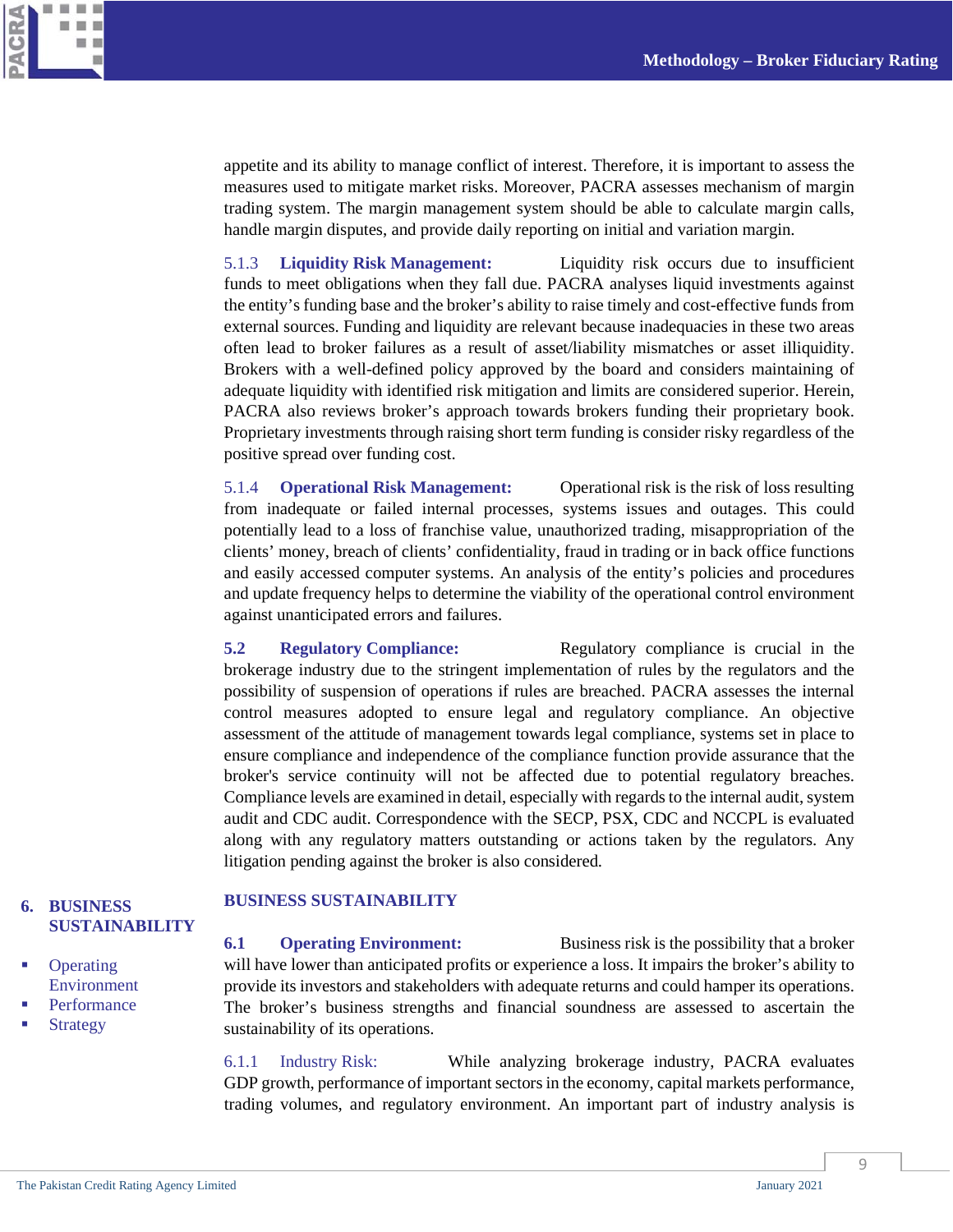

positioning of industry and impact assessment of economic risk factors on the brokerage industry.

6.1.2 Susceptibility to Event Risk: Susceptibility to sudden, extreme events that could severely impact the brokerage industry is an important indicator due to its volatile nature. Event risks could be triggered due to geopolitical, economic, social, and or financial sector risks and impact capital markets. We believe that such events could have significant negative implications for business risk of brokerage industry if markets under perform for a relatively long period.

6.1.3 Regulatory Regime: Regulator's role in the form of new regulations, market development, and support provided through various actions can have a significant impact on the brokerage industry. The impact can be viewed as positive or negative for the sector depending on how entity has positioned itself via robustness of its operations and controls. Herein cost of compliance for the industry is an important aspect as it can affect industry structure and level of competitiveness through consolidation. At the same time, development of capital markets could broaden the scope and prospects of new products and investors through innovation, an important criterion for future performance.

6.1.4 Relative Position: Relative position reflects the standing of the entity in the brokerage industry. The stronger this standing is, the greater is the entity's ability to sustain pressure on its business volumes and profit margins. This standing takes support from two major factors: i) market share and brand equity, and ii) growth trend.

**6.2 Performance:** PACRA also analyses the revenue quality. PACRA sees concentration at both product and customer levels. Brokerage business derives strength from diversity of revenue streams and diversity in client base. Brokers that are not dependent on a few major clients, and therefore have low concentration risk, are better placed. The structure of brokerage fee is also evaluated. The mix of value versus scrip revenue, institutional, HNWs and individual client mix, the interplay of foreign vs. local clients is reviewed. The longevity and retention of clients and average brokerage fee and its relativeness in the industry is also analyzed to determine operational profitability. The alternative revenue streams from underwriting and advisory services are analyzed to form a view on how significant these are and whether they represent a sustainable revenue stream. The overall profitability and its sustainability is important as it determines the broker's ability to sustain its operations and act as a first line of defense against other sources of risk or loss.

6.3.1 PACRA considers three types of revenues as core: brokerage fee, commission and advisory fee. The first type of revenue is most prevalent; the second is relevant for firms, which are engaged in underwriting etc. The third is yet to make sizable presence in the domestic market but few brokerage firms have established themselves well in this arena. It is pertinent to analyze each of these revenue streams to form a view on their significance and sustainability.

6.3.2 The performance of the proprietary book and the broker's reliance on capital gains is analyzed. Brokers that are highly reliant on proprietary trading profits are considered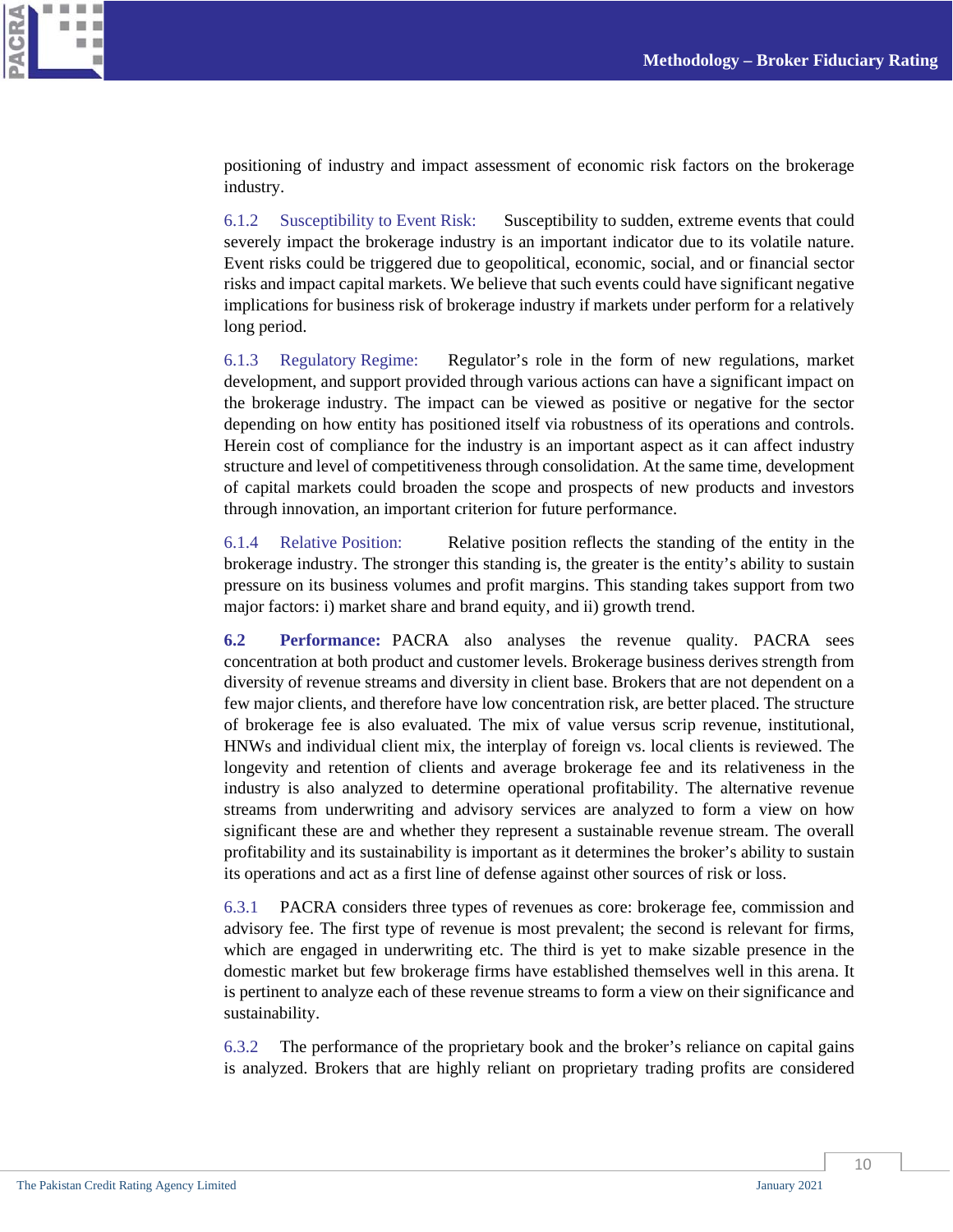

volatile as operational profitability through core activities (brokerage fee, underwriting, and advisory) is considered superior by PACRA.

6.3.3 A positive adjustment could be made to a broker's earnings and profitability score where earnings have proved to be stable through a cycle or where recent performance suggests a sustainable improvement compared to the broker's historical average. Conversely, high earnings volatility or a recent structural weakening of performance could lead to a negative adjustment.

**6.3 Strategy:** PACRA evaluates the strategy of the management and the viability of its plans for future growth. Earnings prospects are monitored, based on budgets and forecasts prepared by the management. The underlying assumptions are reviewed along with the management's track record in providing reliable budgets and forecasts.

## <span id="page-10-0"></span>**7. [FINANCIAL](#page-7-0)  [SUSTAINABILITY](#page-7-0)**

- **Credit Risk**
- Market Risk
- Liquidity Risk
- Capitalization

#### **FINANCIAL SUSTAINABILITY**

**7.1 Credit Risk:** Credit risk emanates from the inability of clients to pay for the securities purchased on their behalf. Here PACRA analyses the quantitative aspect of credit risk. Trade receivables, quantum of provisions and write offs of bad debts are also analyzed. The overall exposure limits, both at client and script levels, for client and proprietary book are analyzed against the firm's capital. Herein, PACRA reviews Net Capital Balance Report and Financial statements of the entity to ascertain its criteria.

**7.2 Market Risk:** Here PACRA reviews investment book against the risk associated with each asset class. Brokers that do not hold securities on their balance sheets generally have only limited exposure to market risk. However, their revenue is heavily exposed to the volume of transactions in the market. Broker's that maintain their own proprietary investment book may comprise investments in fixed income securities, government papers, and direct exposure to equity markets. PACRA evaluates market risk with particular emphasis on trading book, mainly equities, of the broker. Higher exposure in government securities adds stability due to lower credit risk but at the same time exposes the broker to higher interest rate risk. Here duration is a key parameter. While potential loss lying on the balance sheet that is yet to materialize stands as a risk of drag on performance of the broker, any available unrealized gain on investments held for sale is considered as a cushion to unforeseen losses that may arise due to price movements.

**7.3 Liquidity Risk:** Liquidity risk occurs due to insufficient funds to meet obligations when they fall due. PACRA analyses liquidity profile of the broker. Here, compliance with regulatory liquidity and reserve requirements are considered as minimum baseline. Furthermore, PACRA analyses short-term vs long-term mix; the maturity profile of liabilities is seen in conjunction with related asset base to analyze liquidity profile. PACRA believes higher asset turnover as compared to liabilities is good for liquidity management. The broker's compliance to regulatory reserve requirements is a minimum. PACRA also contrasts Adjusted Liquid Capital Balance to Liquid Capital Balance to determine liquidity position of the broker. Furthermore, in case of proprietary investment book, the quantum of investments and their nature is analyzed. This also includes the broker's ability to raise timely and cost-effective funds from external sources including unutilized banking lines. Funding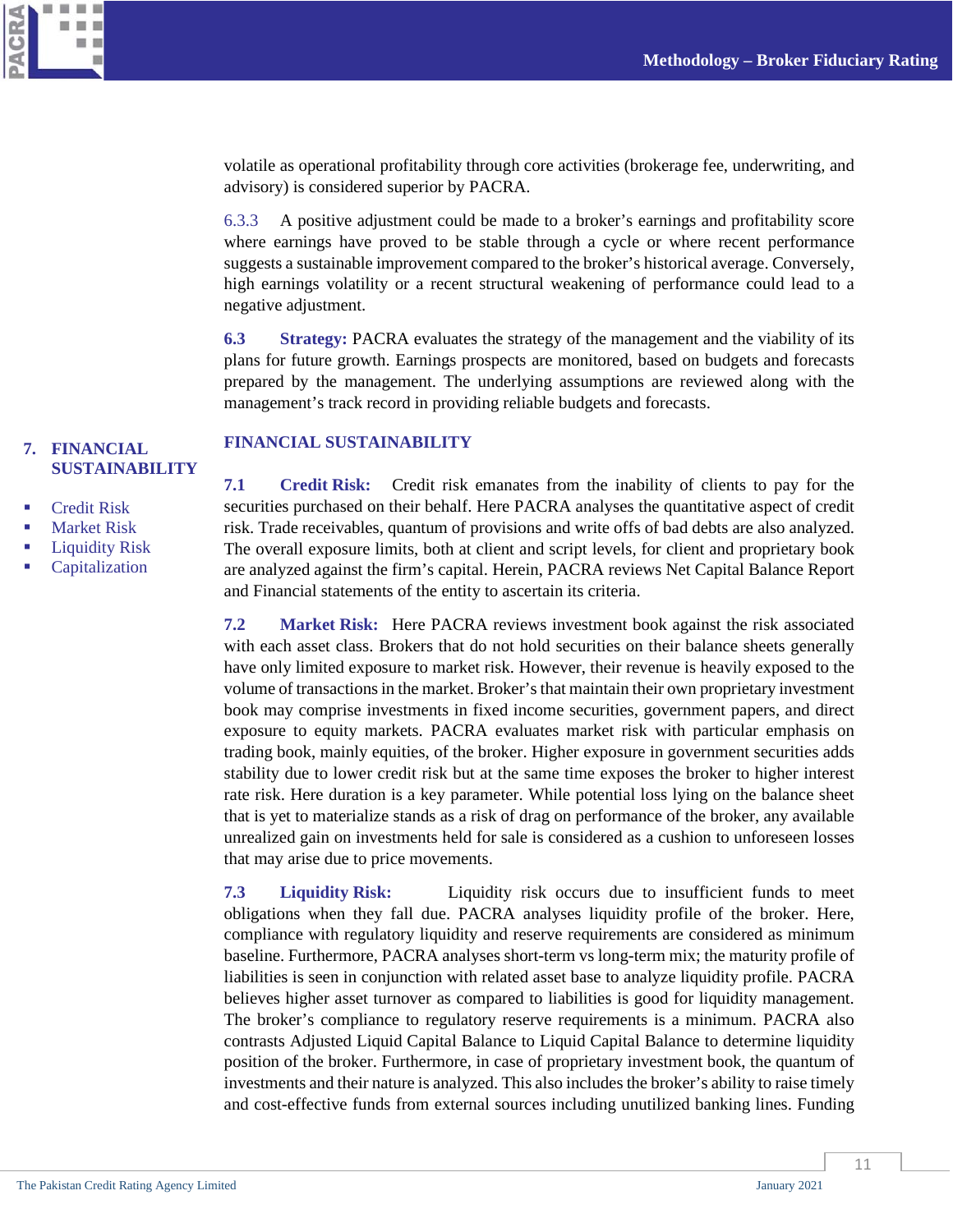

and liquidity are relevant because inadequacies in these two areas often lead to broker failures as a result of asset/liability mismatches or asset illiquidity.

**7.4 Capitalization:** Given defined regulatory requirements, the broker's ability to maintain the related capital requirements and sustaining this level is critical. PACRA evaluates broker's capitalization as a cushion to absorb unreserved losses. These include impact of foreseeable future business losses, if any, and expected level of provisioning on bad debts and nonperforming investments. Strong capital levels provide necessary cushion in terms of absorbing any delay in collections from clients and losses during unfavorable market conditions. A small (in absolute terms) capital base can leave an institution more vulnerable to unforeseen events, especially where there are risk concentrations. This may result in a downward adjustment of a broker's capitalization and leverage score. A large (in absolute terms) capital base along with strong capitalization ratios could be positive for the assessment. Leverage and capital adequacy measures are relevant because they determine a broker's ability to handle higher trading volumes (depending on category of license) and absorb unexpected losses. Meanwhile, Net Capital Balance (NCB) reflects the overall capitalization of the entity and would normally coincide with its size and trading activities. PACRA also evaluates capital formation rate of a broker from internal sources. Meanwhile, dividend payout policy is considered important as it may have a significant bearing on potential capital formation rate.